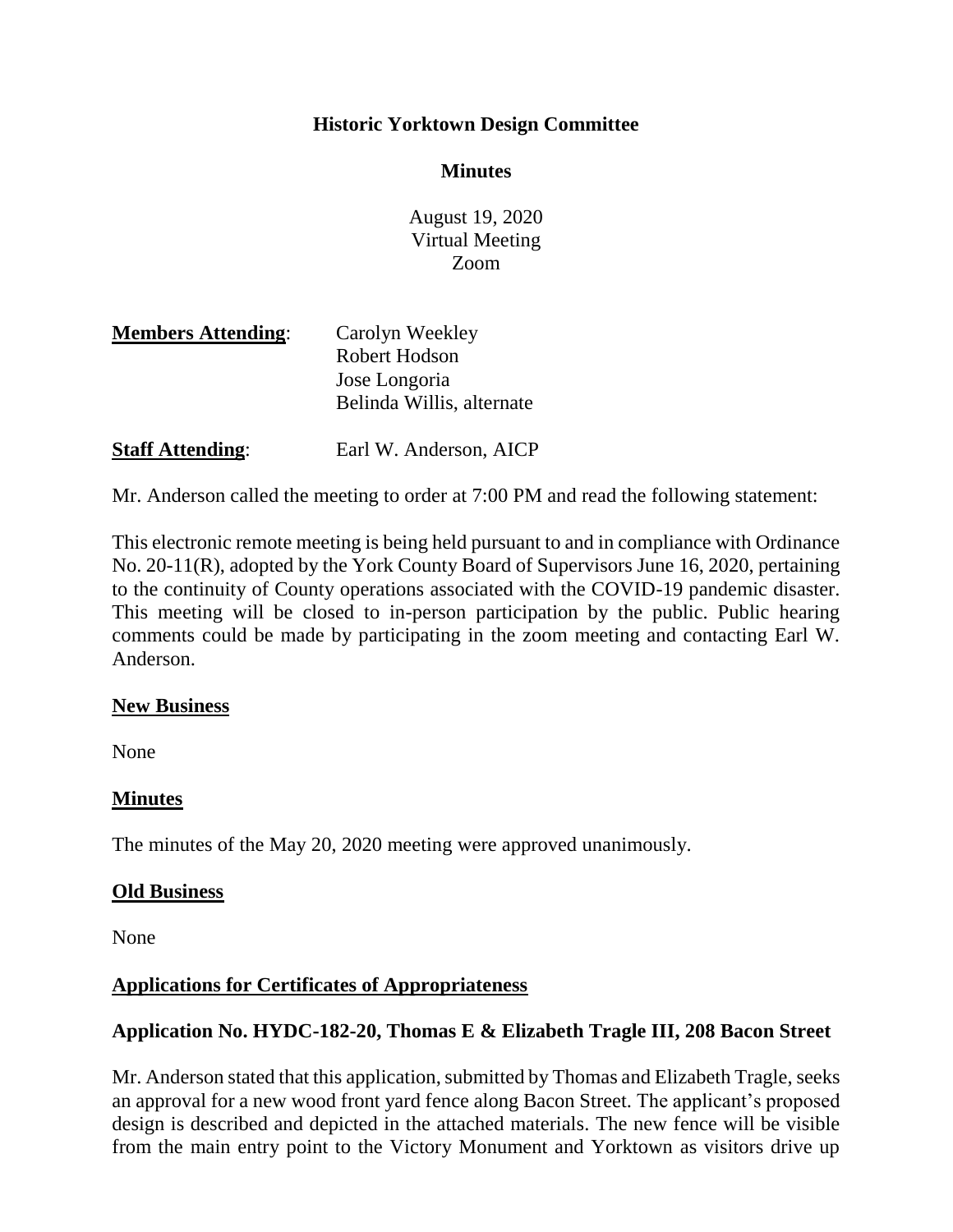August 19, 2020 Minutes Historic Yorktown Design Committee Page 2

Zweybrucken Road. The fence to be installed by the applicant along the front property line is consistent with this standard and compatible with other fence examples in the historic district. The proposed white paint color for the new fencing is part of the Yorktown Color Palette.

In staff's opinion, the proposed fence design and location is consistent with the Design Guidelines and compatible with the location in which it will be erected.

Staff recommends approval of this request.

Mr. Anderson asked if there were any questions for him or the applicants.

Mr. Longoria stated that the fence is very nice.

Ms. Weekley said the fencing matches the next door fence nicely.

Mr. Hodson agreed.

Mr. Hodson moved approval of the application to find the proposal consistent with the Guidelines and that the application be approved, subject to the drawings, narrative and other supplemental information received in the application.

By voice vote, the motion was approved unanimously.

Mr. Tragle apologized for it not being on the original plan submittal.

# **Application No. HYDC-183-20, Lida Angier Brock, 220 Bacon Street**

Ms. Weekley recused herself from the case, as she lives on the property.

Mr. Anderson stated that this application, submitted by Lida Angier Brock, seeks an approval for a new six foot (6') back yard solid board fence along the back property line visible from Smith Street. The new fence will be visible from Smith Street. A British/Confederate earthworks does exist along the side and rear yard of the property. A scenic easement protects the earthworks from encroachment. A letter has been included from the National Park Service. The fence to be installed by the applicant near the rear property line and is consistent with other fence examples in the historic district. Though the Guidelines prefer a white fence color, the proposal to keep the fence in a natural state is not inconsistent with other solid board fencing in Yorktown.

The fence will be a new feature in the back yard of the property and will connect to the existing fence line to the north and will move straight across, then angle toward the existing gazebo on the southwestern corner, maintaining a ten foot (10') separation from the existing British/Confederate earthworks.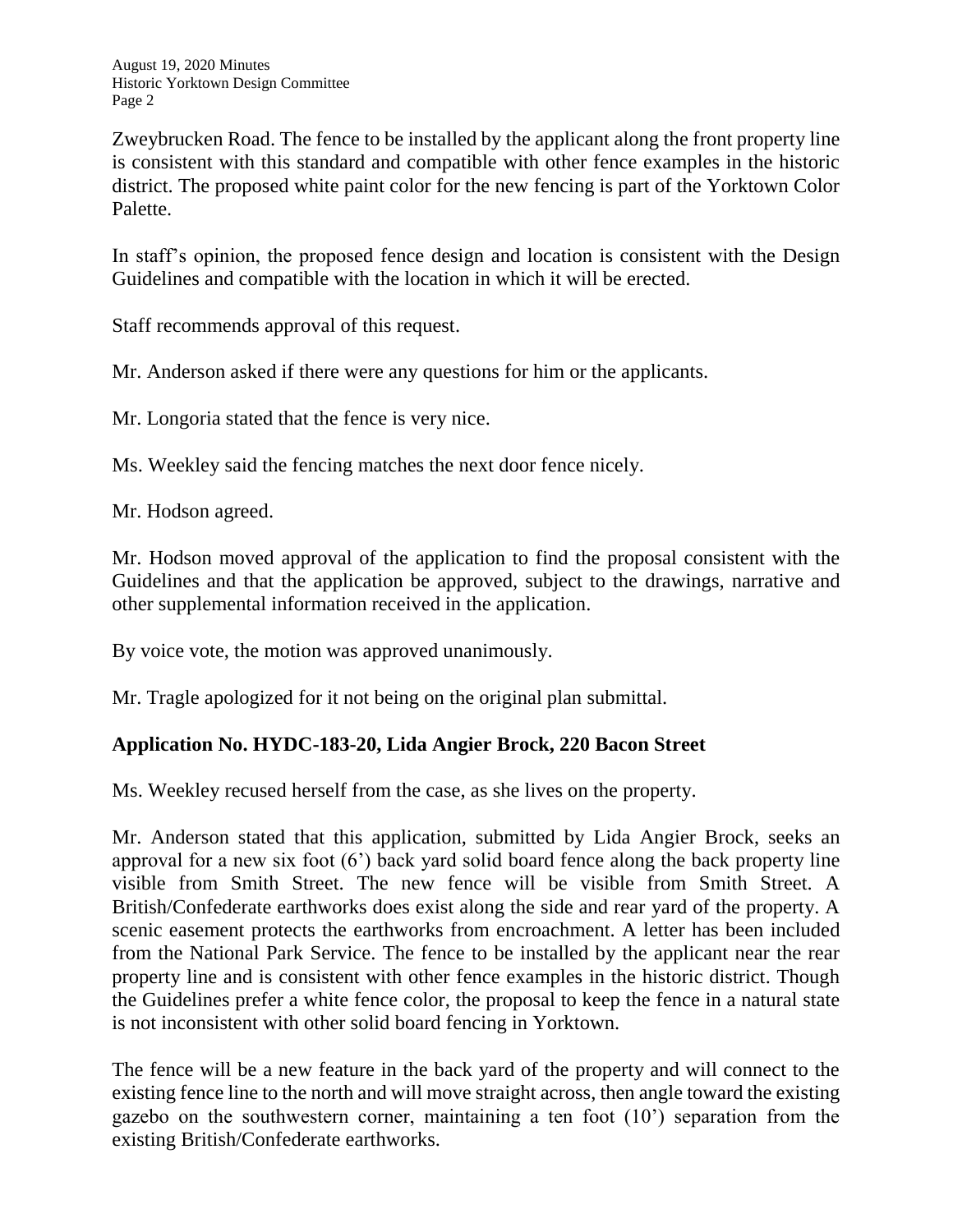In staff's opinion, the proposed fence design and location is consistent with the Design Guidelines and compatible with the location in which it will be erected.

Staff recommends approval of this request.

Mr. Anderson asked if there were any questions.

Vice-Chair Hodson asked if there were any questions.

Ms. Brock clarified that the fence would be taller than what was shown in the picture and would have a third stringer across the back.

Mr. Robert Andrade stated that he had the property surveyed many years ago and he was unsure that the property markers were accurate.

Ms. Brock stated that they are planning to have a surveyor come out in the next two weeks and mark the property lines before they begin the project.

Mr. Andrade thanked here and that was his only question.

Mr. Hodson asked if they would be using a pressure treated wood.

Ms. Brock said she was unsure if it would be pressure treated, but that the contractor said that they should let the wood weather for a time before applying a sealant to get the natural look they desired.

Mr. Hodson stated that this is only a comment and is only a suggestion for the construction. He said they should consider getting a true one inch board from the Gloucester Lumber Yard, so you don't get a warp on the boards. He felt this would also be more authentic for what you would see in a historical village.

Mr. Longoria stated that the narrative stated it would be white pine.

Ms. Weekley said that they really did not want it to be white as that would stand out too much. She said the vegetation along the property line and the Crepe Myrtles should block the view of most of the fence. She just did not like the look of the white fence.

Mrs. Willis moved approval of the application to find the proposal consistent with the Guidelines and that the application be approved, subject to the drawings, narrative and other supplemental information received in the application.

By voice vote, the motion was approved unanimously.

# **Staff Reports**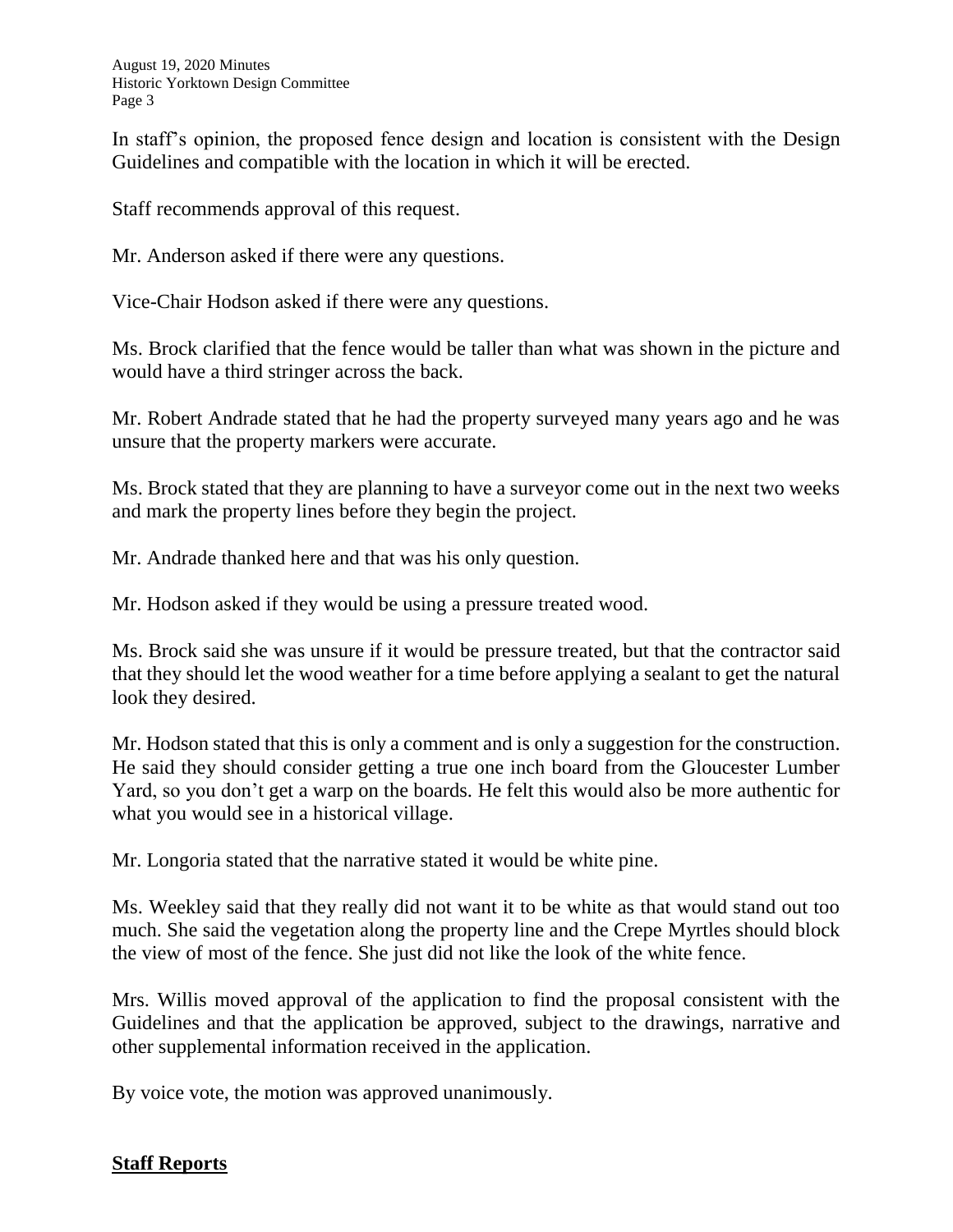August 19, 2020 Minutes Historic Yorktown Design Committee Page 4

None

# **Committee Requests**

Mrs. Willis asked about the construction at Larry's Lemonade.

Mr. Anderson stated that staff had noted the concerns with Building Safety and they had placed a stop work order until they updated the building plans. They have come in and changed the plans to match those that the HYDC approved. It looks like they have modified the structure to show those approved designs.

Ms. Weekley asked about the handicap ramp at 232 Bacon Street.

Mr. Anderson said that a building inspector has been out to the property twice with no response at the door. They have also sent two letters to the property owner. It is on the violation list and the Building Safety division is following up on making them comply with the previous administrative approval. He had reached out to the son via phone and email with no response.

Mr. Longoria updated the Committee on the King's property. He said the attorneys have come to an agreement on reducing the deck size. He wanted to make sure the process is correct and that the Kings come to the Chischiak Watch Architectural Review Committee first before any approvals are received from the HYDC or the County.

Mr. Anderson stated that he ran the information by the Zoning Administrator and she felt that since it was a reduction to what was approved she could issue an administrative approval for the reduction.

Mr. Hodson suggested that since it would not have any new architectural changes the administrative approval would be the best process.

There being no further business to come before the Committee, the meeting was adjourned at 7:23 pm.

Respectfully Submitted, Earl W. Anderson, Secretary

Approved by HYDC: <u>EQ W. Al</u>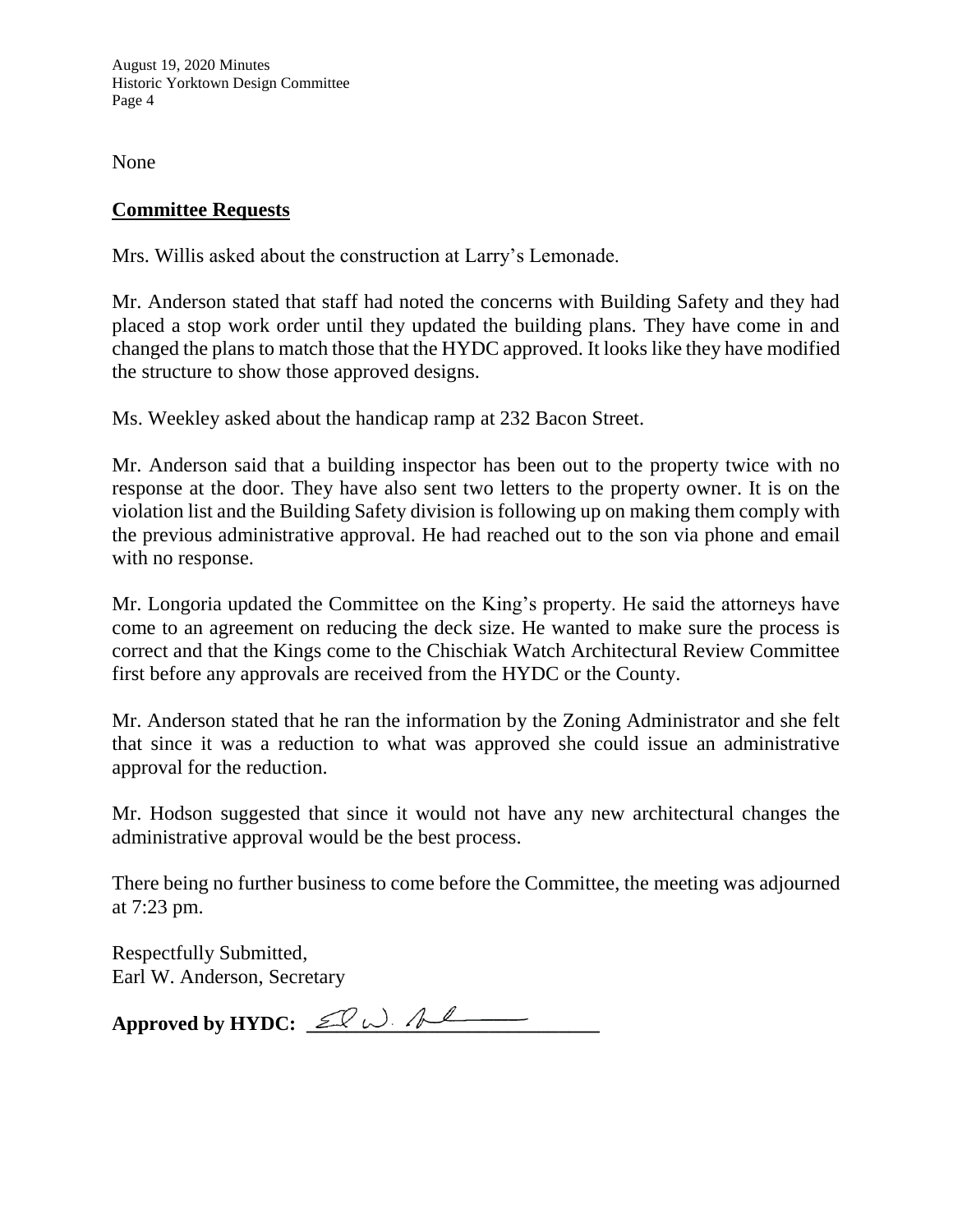## **York-Poquoson Social Service Advisory Board Minutes Wednesday, October 21, 2020**

### **Present**:

| <b>Board Members:</b>   | Roy Staton, Chair                                       |
|-------------------------|---------------------------------------------------------|
|                         | James Tucker, Vice-Chair                                |
|                         | Carolyn Griffith                                        |
|                         | Lourdes Guidicelli-Gadea                                |
|                         | Vivian McGettigan                                       |
|                         | Mary Ann Meyer                                          |
| Absent:                 | Michael Chandler                                        |
| <b>Other Attendees:</b> | Richard Verilla, Director                               |
|                         | Neil Morgan, Your County Administrator                  |
|                         | Randy Wheeler, Poquoson City Manager                    |
|                         | Tedra Collins, Administrative Assistant to the Director |
|                         | Burnette Hendricks, Assistant Director-Benefit Programs |
|                         | Candace Mickelborough, Assistant Director-Services      |
|                         | Patti Alderman, YPDSS Administrative Services Manager   |
|                         | Linda Faircloth, Child Welfare Supervisor               |
|                         | Jennifer Bolden, Child Welfare Supervisor               |
|                         | Tom Little, Administrative Analyst                      |
|                         | Vicki Krusie, Self-Sufficiency Supervisor               |
|                         | <b>Shawn Coleman, Family Services Specialist</b>        |
|                         | Kalida McGlothlin, Family Services Specialist           |

# **Call to Order:**

The meeting was called to order at 9:04 a.m. by Mr. Staton.

### **Ordering of the Agenda:**

There were no changes to the agenda.

### **Public Comment Period:**

Because of the current pandemic, this was a virtual meeting, each member joining remotely. Public notices advised those wishing to observe or participate in the meeting contact Tedra Collins. Contact information was provided. No one contacted Ms. Collins. No public comments for this meeting.

## **Approval of Minutes:**

Ms. McGettigan made a motion to approve the minutes of the September 16, 2020, meeting. Mr. Tucker seconded the motion. All approved; motion passed.

### **Presentation:**

Ms. Kalida McGlothlin and Mr. Shawn Coleman Family Services Specialist, presented an overview on foster care. The Foster Care Program provides services to children and families when circumstances require the child to be removed from their home. Foster care provides a safe and stable environment for children and older youth until the issues that made placement outside the home necessary are resolved. When a child cannot return home, another permanent home is found for the child through adoption or legal custody by a relative.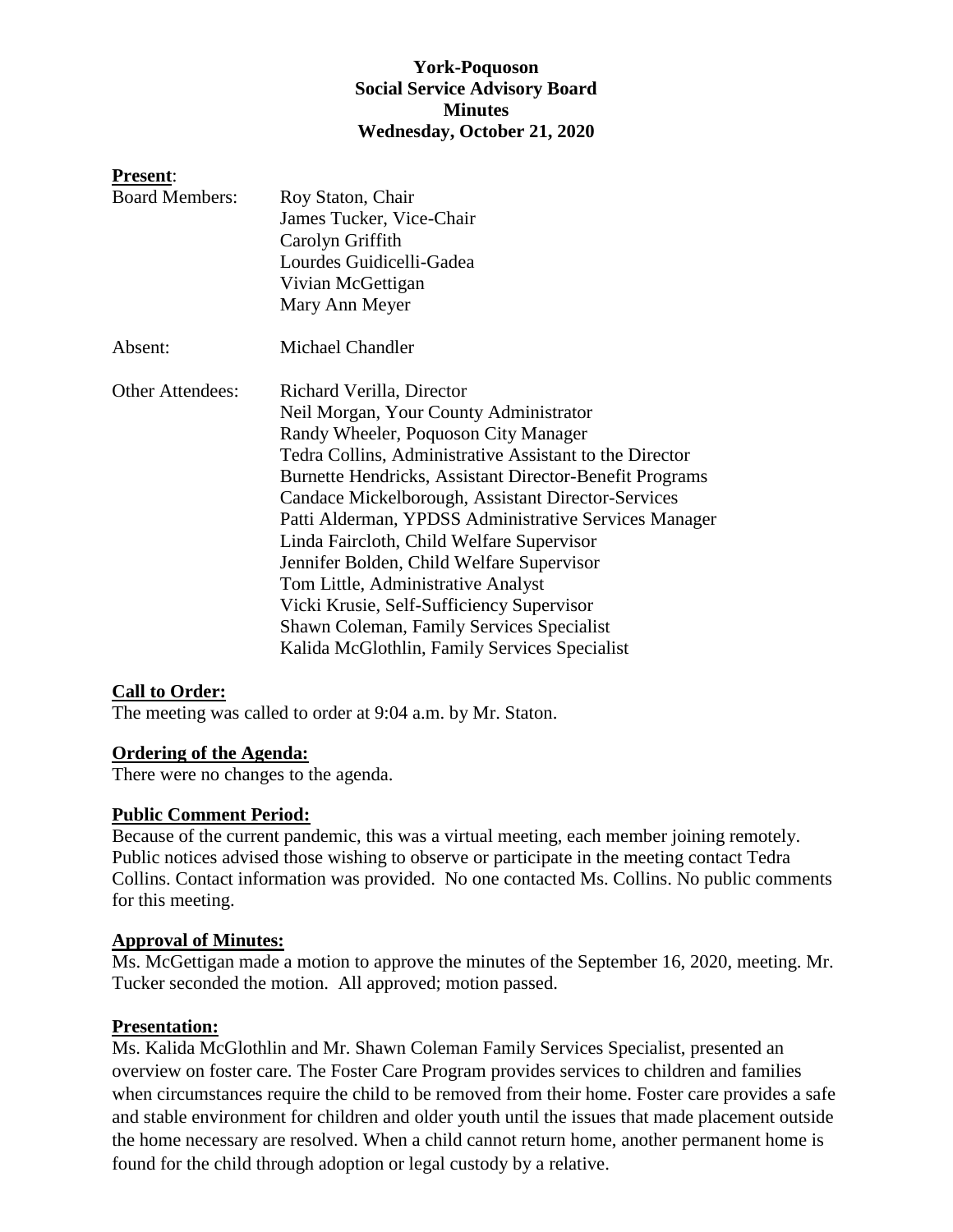Children enter foster care through one of the following means:

- Removal validated by the court based on an abuse or neglect petition,
- CHINS (Child In Need of Services) petition
- Entrustment
- Relief of custody petition
- Non-custodial foster care agreement
- Re-entry from a Department of Juvenile Justice commitment

When a child enters foster care, a case is opened in OASIS (online automated services information system). A hard file is kept to maintain essential document. A picture must be taken of the child and placed in the front of the record. An initial visit must be established with the biological parents/caretakers and siblings within 5 calendar days of the child (ren) coming into care.

Letters to relative who may be interested in providing a home are sent within 30 days from the time the child enters foster care. Requests are made to obtain any mental health assessments, medical records, dental records, and school records that may exist. A physical exam must be completed within 30 days of a youth entering foster care. A dental exam must be completed within 60 days of a youth entering foster care.

While the youth is in foster care, the assigned worker is required to complete face to face visits at least once per month. During these visits, it is important for the worker to evaluate the current safety and well-being of the foster youth, ensure that their needs are being met, and assess the progress that is being made towards accomplishing their permanency goal. Youth in foster care are eligible to receive a yearly clothing allowance. The amount of the allowance varies and is based on the age of the youth. Youth are required to undergo physical exams at least once per year. They are required to undergo dental exams at least once every six months. Credit history checks are completed on all foster youth 14 or older.

For each foster youth, a permanency goal must be identified. There 3 Primary options- return to home, relative placement, and adoption. The permanency goal that is based on the best interests of the child, including their needs and the bonded relationships that they have formed with others. During the time that the youth is in foster care, their case must be reviewed at least every 6 months. Service plans are developed and updated prior to the review discuss progress towards accomplishing the identified permanency goal as well as any barriers that exist.

If the permanency goal is return to home, regular visitations are arranged with the parent/ guardian(s). The best interest of the youth is taken into account when determining the parameters of the visit. Visitations with siblings are also arranged if feasible. Prior to the youth being returned home, a Family Partnership Meeting is held, during which the family's progress in correcting the conditions that led to the youth being removed are discussed.

If the permanency goal is relative placement and a placement option is identified, the assigned worker will conduct an assessment, including CPS and criminal history checks, to determine feasibility. If the decision is made to move forward with proposed placement, regular visitations will be set up to promote bonding between the relative and the youth before the placement is made. The assigned worker should help identify needs that will exist when the placement occurs and subsequently locate services to try to address those needs.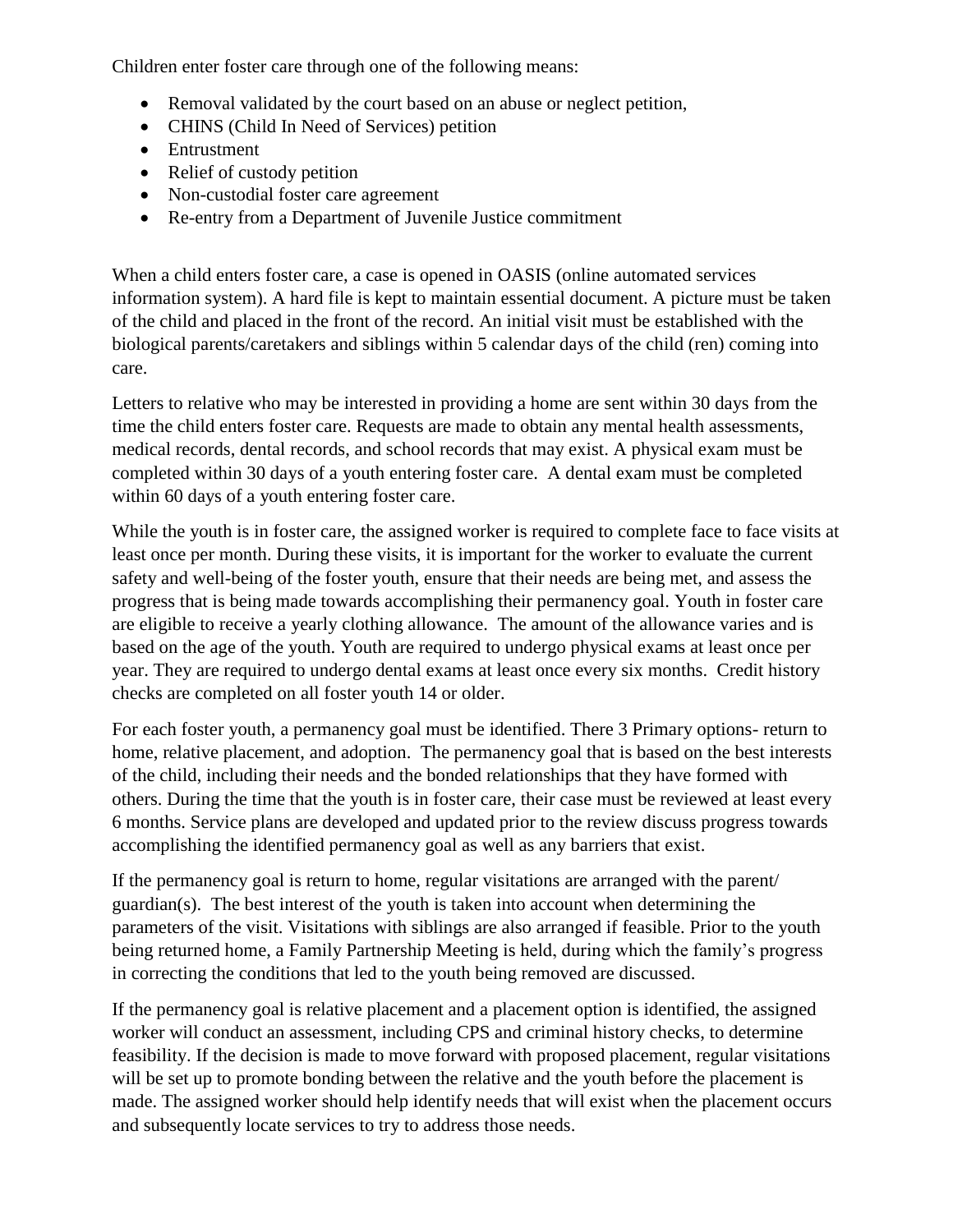In order for a foster youth to be eligible for adoption, parental rights must be terminated, either through a voluntary entrustment or a petition for termination of parental rights.

Once an adoptive placement is identified, the foster youth must reside in the home for at least 6 months before a petition for adoption can be filed. Families that adopt foster youth are eligible to continue to receive assistance after the adoption is finalized.

If specific requirements are met, it is possible for a relative to assume custody of a foster youth (relative placement) and receive financial support until that youth turns 18. The requirements must include all of the following:

- The permanency options of Return to Home and Adoption are not appropriate for the youth.
- The youth has been in the continuous custody of the agency for at least 6 months.
- The youth has demonstrated a strong attachment to the prospective relative custodian.
- The prospective relative custodian must go through the process to become approved as a foster care provider.
- The youth must reside with the prospective relative custodian for at least 6 months as a regular foster care placement prior to custody being transferred and eligible for the Kindship Guardian Assistant Program (KINGAP) being initiated.

KINGAP was developed with youth 14 or older in mind who would otherwise be at risk of aging out of foster care.

Youth under the age of 18 exit foster care when their identified permanency goal has been achieved or if they have been committed to the Department of Juvenile Justice. If a youth turns 18 while still in foster care, they can choose to discharge or voluntarily sign themselves back in under the Fostering Futures program.

In the past, foster care ended for youth when they reached the age of 18. However, in 2016, an act was passed in Virginia that permitted the extension of foster care until the age of 21. This new program was called Fostering Futures. Eligible for Fostering Futures are youth who were in foster care at the age of 18 (but have not reached the age of 21) and youth who were in foster care prior to being committed to the Department of Juvenile Justice and are released after turning 18 (but have not reached the age of 21). Youth who choose to discharge from foster care at age 18 are eligible to enter Fostering Futures later, as long as they have not reached the age of 21.

Individuals who participate in Fostering Futures are expected to meet at least one of the following conditions:

- Enrollment in a secondary education or program leading to a GED
- Enrollment (full-time or part-time) in an institution that provides post-secondary or vocational education
- Participation in a program or activity designed to promote employment or remove barriers to employment
- Employment and working at least 80 hours per month
- Incapable of engaging in any of the above activities due to a documented medical condition

The biggest benefit for Fostering Futures participation is the opportunity to receive a monthly stipend, which is currently \$721. The assigned worker is required to continue to make face-toface visits with the individual at least once per month. Participants are eligible to continue to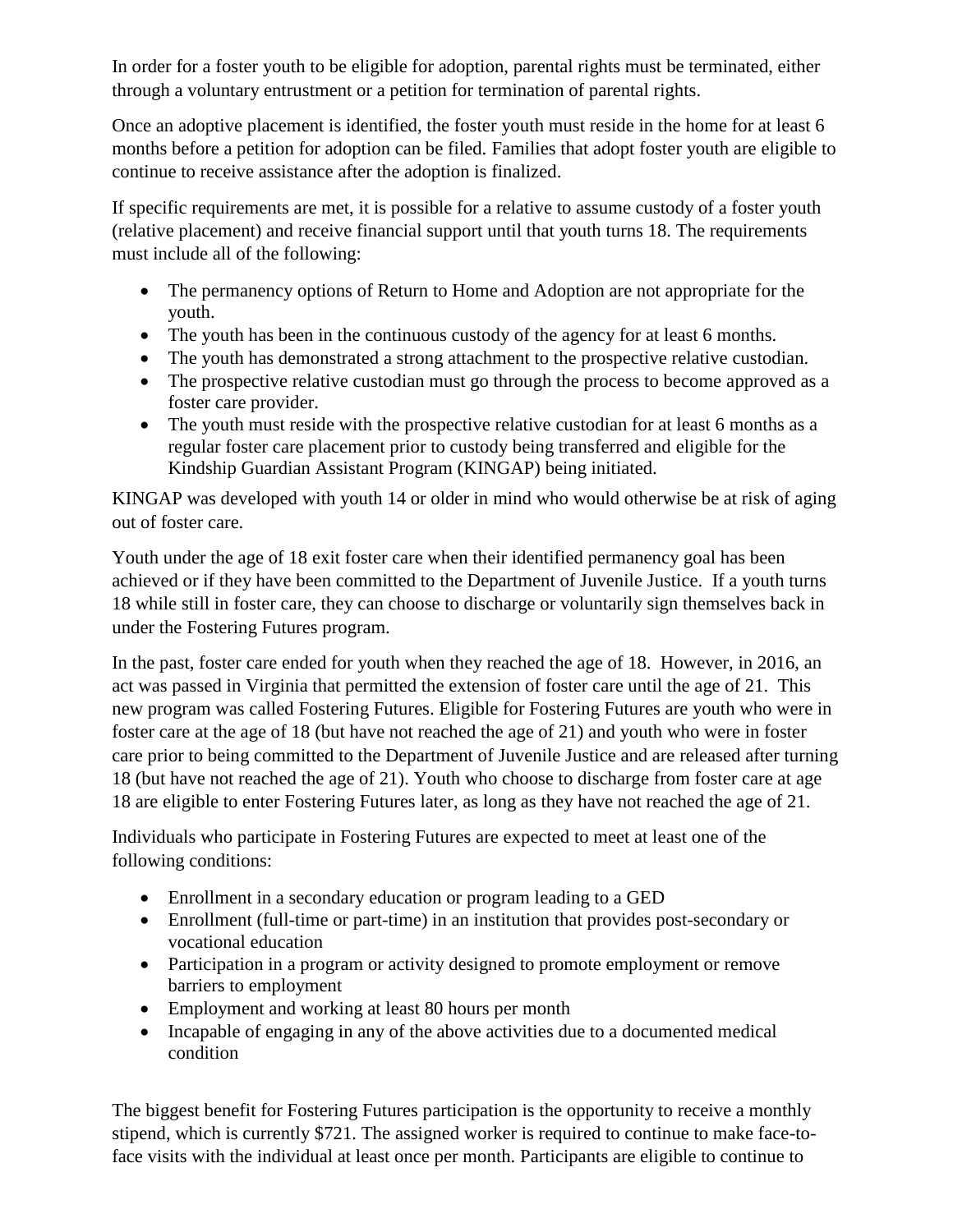receive a clothing allowance of up to \$468 per year. Participants who are enrolled in school may be eligible to utilize the Education and Training Voucher (ETV), a funding source of up to \$5,000 per year that can be used on things such as room and board, meal plans, books, electronic equipment, etc. Participants are eligible to receive Medicaid until they turn 26 years old. Youth in foster care when they turned 18 are eligible to attend community college in the state of Virginia for free if they have their HS diploma or GED.

### **Old Business:**

## **Director Position Recruitment & Selection:**

Ms. McGettigan and Mr. Tucker are on the interview panel. Ms. McGettigan reported they had the uncertainty associated with how long it would take the state to qualify the candidates.

Vicki Diggs, Administrative Assistant is in the process of scheduling interviews. Interviews will be held the first week of November. Ms. McGettigan reminded the Board that part of the reason for the schedule being tight is we're hoping there will be a two week overlap with Mr. Verilla and the new Director.

## **New Business:**

## **Review Draft FY 19-20 Annual Report:**

The code of Virginia requires Advisory boards to submit an annual report to the governing bodies. Mr. Verilla answered several questions regarding the draft annual report. Board members had a number of suggestions. Board members may email additional suggestions to Mr. Verilla by the close of business on Friday, October 23, 2020. The draft will be emailed to Board members next.

### **Review Mission Statement and Values:**

During board members training last month, it was advised that local boards should periodically review the agency's vision and mission statements. YPDSS currently does not have a vision statement. The

Agency has a mission statement and a values statement. The mission statement is, "We believe that our mission is to assist in the basic needs of our citizens, promote self-sufficiency and protect vulnerable children and adults." Our values are, customer service, teamwork, communication, attitude and dependability. These are posted a various places throughout the agency.

Typically vision, mission and values are reviewed and sometimes revised during strategic planning sessions. Mr. Verilla suggested that the next time the agency does a strategic plan, perhaps one or more board members could participate.

### **Review Dash Board**

The Local Agency Dashboard is issued quarterly by the Virginia Department of Social Services. This is a "report card "of the agency's performance. Mr. Verilla highlighted a few of the indicators and answered questions. Mr. Tucker suggested adding a local report, if feasible, and add an addendum page discussing quality versus quantity.

### **Statistical Reports:**

Statistical Reports stand as submitted.